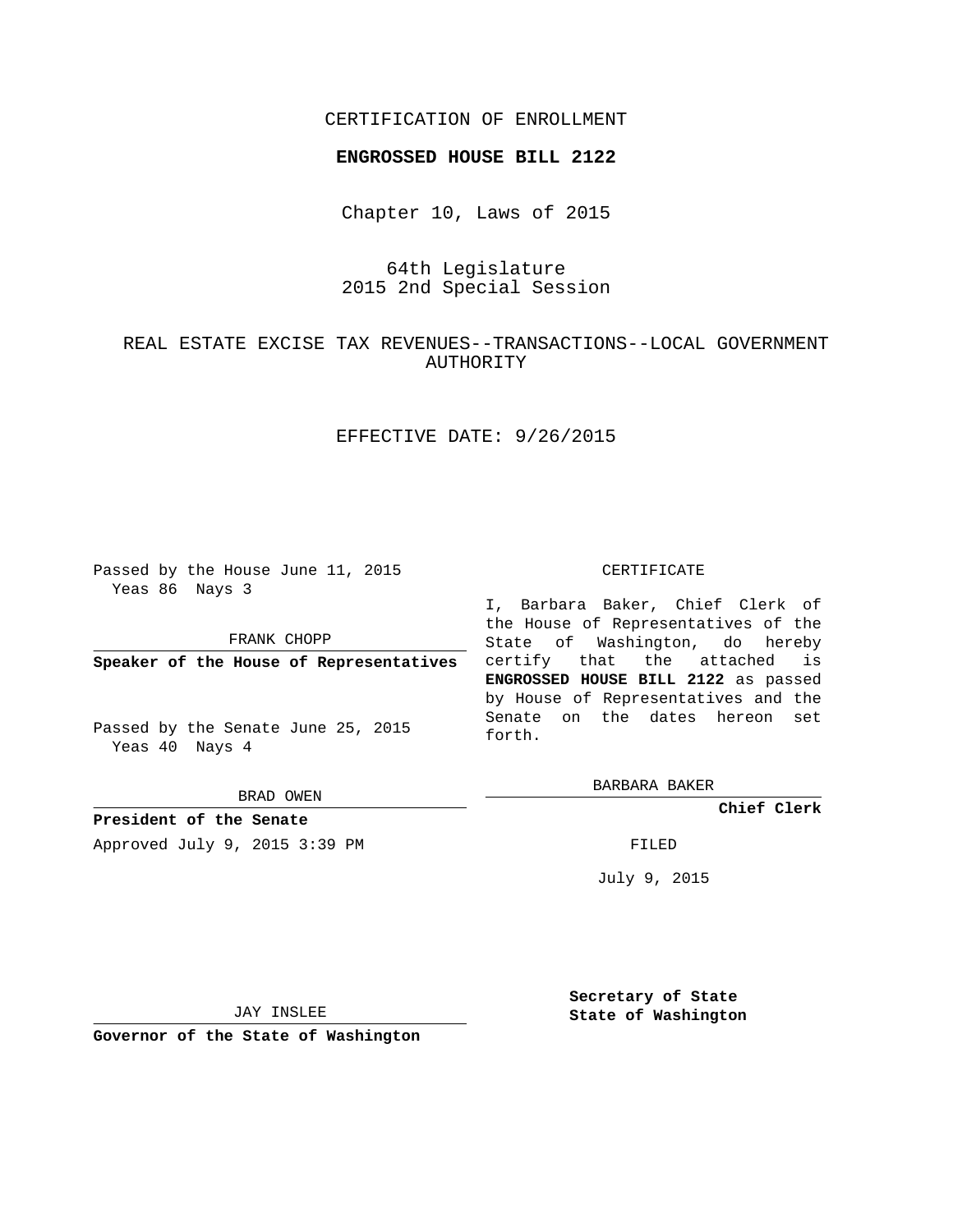### **ENGROSSED HOUSE BILL 2122**

Passed Legislature - 2015 2nd Special Session

**State of Washington 64th Legislature 2015 Regular Session**

**By** Representatives McBride, Nealey, Peterson, Fey, Muri, Ryu, Walsh, and Springer

Read first time 02/16/15. Referred to Committee on Local Government.

 AN ACT Relating to real estate as it concerns the local government authority in the use of real estate excise tax revenues and regulating real estate transactions; amending RCW 82.46.010 and 43.110.030; adding new sections to chapter 82.46 RCW; and adding a 5 new section to chapter 64.06 RCW.

BE IT ENACTED BY THE LEGISLATURE OF THE STATE OF WASHINGTON:

 **Sec. 1.** RCW 82.46.010 and 2014 c 44 s 1 are each amended to read 8 as follows:

 (1) The legislative authority of any county or city must identify in the adopted budget the capital projects funded in whole or in part from the proceeds of the tax authorized in this section, and must indicate that such tax is intended to be in addition to other funds that may be reasonably available for such capital projects.

 (2)(a) The legislative authority of any county or any city may impose an excise tax on each sale of real property in the unincorporated areas of the county for the county tax and in the corporate limits of the city for the city tax at a rate not exceeding one-quarter of one percent of the selling price. The revenues from this tax must be used by any city or county with a population of five thousand or less and any city or county that does not plan under RCW 36.70A.040 for any capital purpose identified in a capital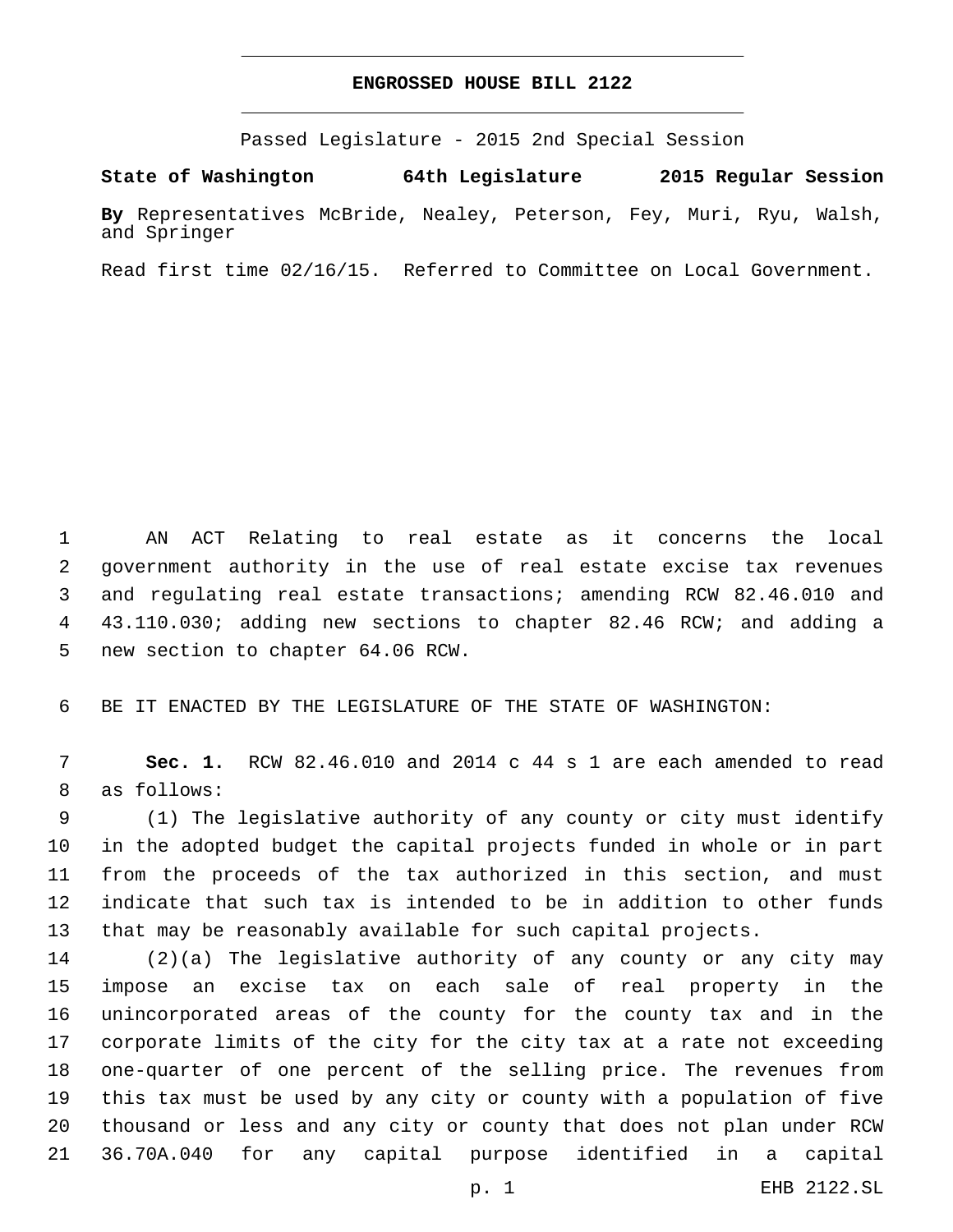improvements plan and local capital improvements, including those 2 listed in RCW 35.43.040.

 (b) After April 30, 1992, revenues generated from the tax imposed under this subsection (2) in counties over five thousand population and cities over five thousand population that are required or choose to plan under RCW 36.70A.040 must be used solely for financing capital projects specified in a capital facilities plan element of a comprehensive plan and housing relocation assistance under RCW 59.18.440 and 59.18.450. However, revenues (i) pledged by such counties and cities to debt retirement prior to April 30, 1992, may continue to be used for that purpose until the original debt for which the revenues were pledged is retired, or (ii) committed prior to April 30, 1992, by such counties or cities to a project may continue to be used for that purpose until the project is completed.

 (3) In lieu of imposing the tax authorized in RCW 82.14.030(2), the legislative authority of any county or any city may impose an additional excise tax on each sale of real property in the unincorporated areas of the county for the county tax and in the corporate limits of the city for the city tax at a rate not exceeding 20 one-half of one percent of the selling price.

 (4) Taxes imposed under this section must be collected from persons who are taxable by the state under chapter 82.45 RCW upon the occurrence of any taxable event within the unincorporated areas of the county or within the corporate limits of the city, as the case 25 may be.

 (5) Taxes imposed under this section must comply with all applicable rules, regulations, laws, and court decisions regarding real estate excise taxes as imposed by the state under chapter 82.45 29 RCW.

 (6) ((As used in this section,)) The definitions in this subsection (6) apply throughout this section unless the context clearly requires otherwise.

33  $(a)$  "City" means any city or town  $((and))$ .

 (b) "Capital project" means those public works projects of a local government for planning, acquisition, construction, reconstruction, repair, replacement, rehabilitation, or improvement of streets; roads; highways; sidewalks; street and road lighting systems; traffic signals; bridges; domestic water systems; storm and sanitary sewer systems; parks; recreational facilities; law enforcement facilities; fire protection facilities; trails;

p. 2 EHB 2122.SL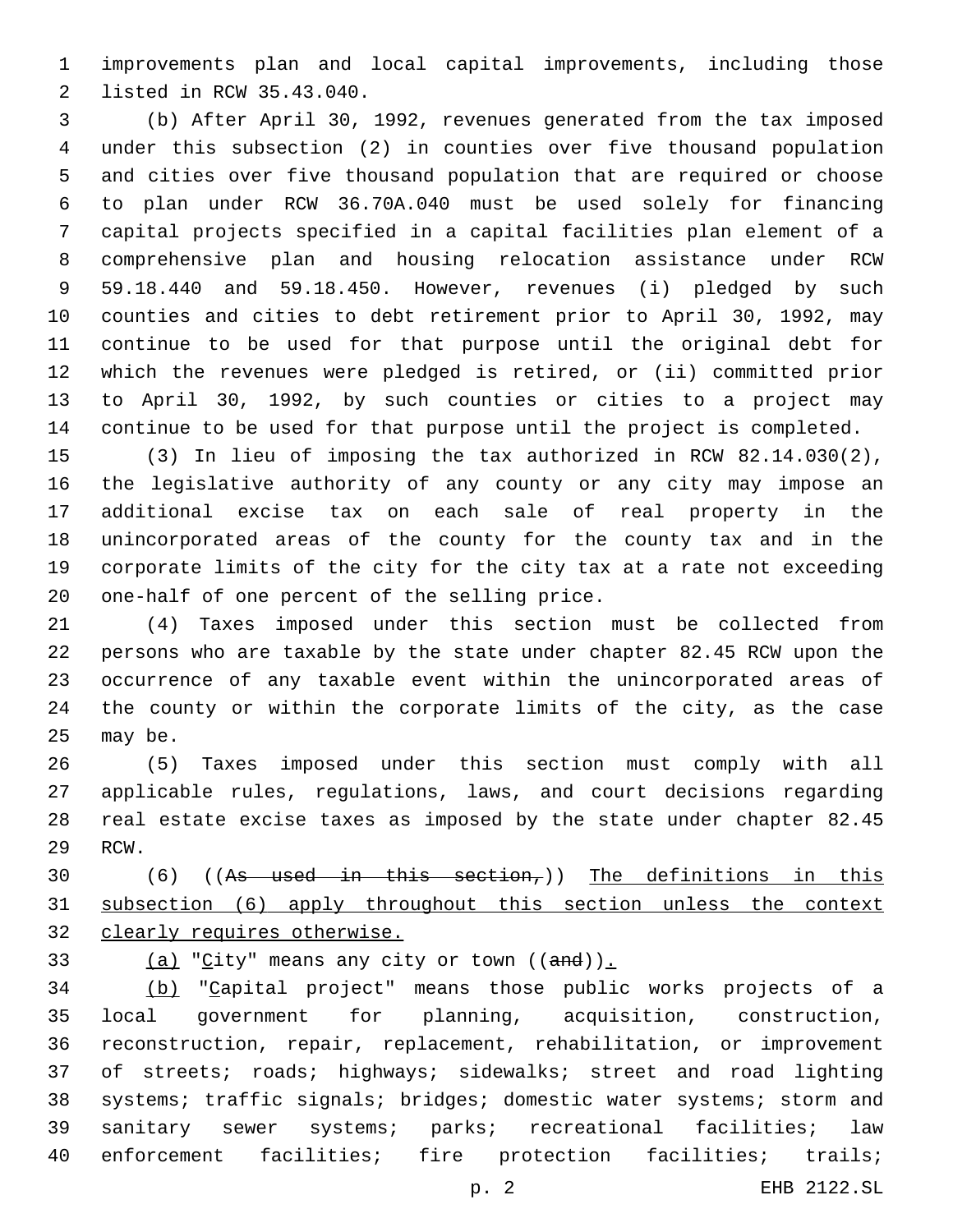1 libraries; administrative ((and/or)) facilities; judicial facilities; river ((and/or)) flood control projects; waterway flood control projects by those jurisdictions that, prior to June 11, 1992, have expended funds derived from the tax authorized by this section for 5 such purposes;  $((and<sub>r</sub>))$  until December 31, 1995, housing projects for those jurisdictions that, prior to June 11, 1992, have expended or committed to expend funds derived from the tax authorized by this 8 section or the tax authorized by RCW 82.46.035 for such purposes; and technology infrastructure that is integral to the capital project.

 (7) From July 22, 2011, until December 31, 2016, a city or county may use the greater of one hundred thousand dollars or thirty-five percent of available funds under this section, but not to exceed one million dollars per year, for the operations and maintenance of existing capital projects as defined in subsection (6) of this 15 section.

 NEW SECTION. **Sec. 2.** A new section is added to chapter 82.46 17 RCW to read as follows:

 (1) A city or county that meets the requirements of subsection (2) of this section may use the greater of one hundred thousand dollars or twenty-five percent of available funds, but not to exceed one million dollars per year, from revenues collected under RCW 82.46.010 for the maintenance of capital projects, as defined in RCW  $82.46.010(6)(b)$ .

 (2) A city or county may use revenues pursuant to subsection (1) 25 of this section if:

 (a) The city or county prepares a written report demonstrating that it has or will have adequate funding from all sources of public funding to pay for all capital projects, as defined in RCW 82.46.010, identified in its capital facilities plan for the succeeding two-year period. Cities or counties not required to prepare a capital facilities plan may satisfy this provision by using a document that, at a minimum, identifies capital project needs and available public funding sources for the succeeding two-year period; and

 (b) The city or county has not enacted, after the effective date of this section, any requirement on the listing, leasing, or sale of real property, unless the requirement is either specifically authorized by state or federal law or is a seller or landlord disclosure requirement pursuant to section 4 of this act.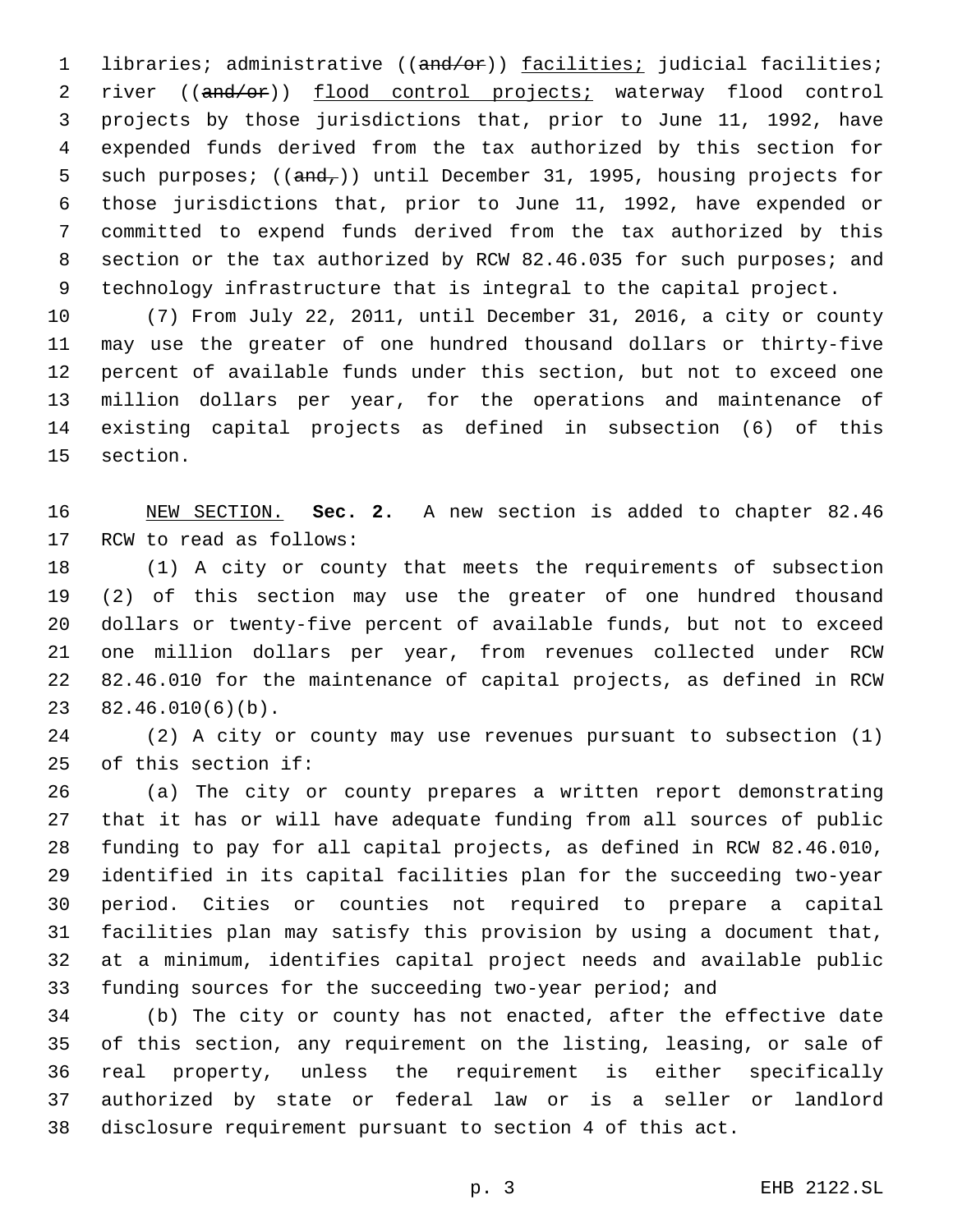(3) The report prepared under subsection (2)(a) of this section must: (a) Include information necessary to determine compliance with the requirements of subsection (2)(a) of this section; (b) identify how revenues collected under RCW 82.46.010 were used by the city or county during the prior two-year period; (c) identify how funds authorized under subsection (1) of this section will be used during the succeeding two-year period; and (d) identify what percentage of funding for capital projects within the city or county is attributable to revenues under RCW 82.46.010 compared to all other sources of capital project funding. The city or county must prepare and adopt the report as part of its regular, public budget process.

 (4) The authority to use funds as authorized in this section is in addition to the authority to use funds pursuant to RCW 82.46.010(7), which remains in effect through December 31, 2016.

 (5) For purposes of this section, "maintenance" means the use of funds for labor and materials that will preserve, prevent the decline of, or extend the useful life of a capital project. "Maintenance" does not include labor or material costs for routine operations of a 19 capital project.

 NEW SECTION. **Sec. 3.** A new section is added to chapter 82.46 21 RCW to read as follows:

 (1) A city or county that meets the requirements of subsection (2) of this section may use the greater of one hundred thousand dollars or twenty-five percent of available funds, but not to exceed one million dollars per year, from revenues collected under RCW 26 82.46.035 for:

 (a) The maintenance of capital projects, as defined in RCW 82.46.035(5); or28

 (b) The planning, acquisition, construction, reconstruction, repair, replacement, rehabilitation, improvement, or maintenance of capital projects as defined in RCW 82.46.010(6)(b) that are not also included within the definition of capital projects in RCW 82.46.035(5).33

 (2) A city or county may use revenues pursuant to subsection (1) 35 of this section if:

 (a) The city or county prepares a written report demonstrating that it has or will have adequate funding from all sources of public funding to pay for all capital projects, as defined in RCW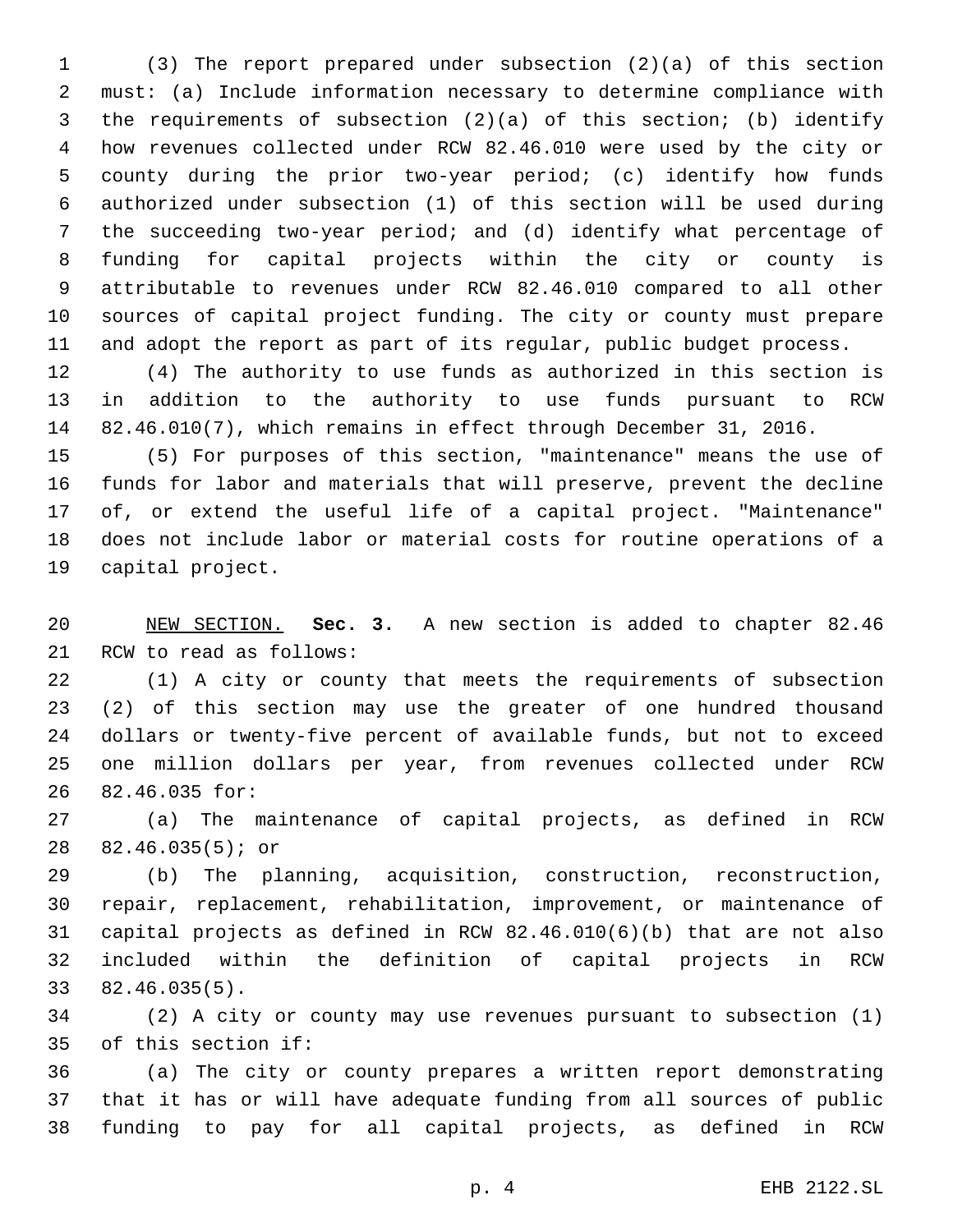82.46.035(5), identified in its capital facilities plan for the 2 succeeding two-year period; and

 (b) The city or county has not enacted, after the effective date of this section, any requirement on the listing, leasing, or sale of real property, unless the requirement is either specifically authorized by state or federal law or is a seller or landlord disclosure requirement pursuant to section 4 of this act.

 (3) The report prepared under subsection (2)(a) of this section must: (a) Include information necessary to determine compliance with the requirements of subsection (2)(a) of this section; (b) identify how revenues collected under RCW 82.46.035 were used by the city or county during the prior two-year period; (c) identify how funds authorized under subsection (1) of this section will be used during the succeeding two-year period; and (d) identify what percentage of funding for capital projects within the city or county is attributable to revenues under RCW 82.46.035 compared to all other sources of capital project funding. The city or county must prepare and adopt the report as part of its regular, public budget process.

 (4) The authority to use funds as authorized in this section is in addition to the authority to use funds pursuant to RCW 82.46.035(7), which remains in effect through December 31, 2016.

 (5) For purposes of this section, "maintenance" means the use of funds for labor and materials that will preserve, prevent the decline of, or extend the useful life of a capital project. "Maintenance" does not include labor or material costs for routine operations of a 26 capital project.

 NEW SECTION. **Sec. 4.** A new section is added to chapter 64.06 28 RCW to read as follows:

 (1) Any ordinance, resolution, or policy adopted by a city or county that imposes a requirement on landlords or sellers of real property, or their agents, to provide information to a buyer or tenant pertaining to the subject property or the surrounding area is effective only after the ordinance, resolution, or policy is posted electronically in accordance with RCW 43.110.030(2)(e).

 (2) If, prior to the effective date of this section, a city or county adopted an ordinance, resolution, or policy that imposes a requirement on landlords or sellers of real property, or their agents, to provide information to a buyer or tenant pertaining to the subject property or the surrounding area, the city or county must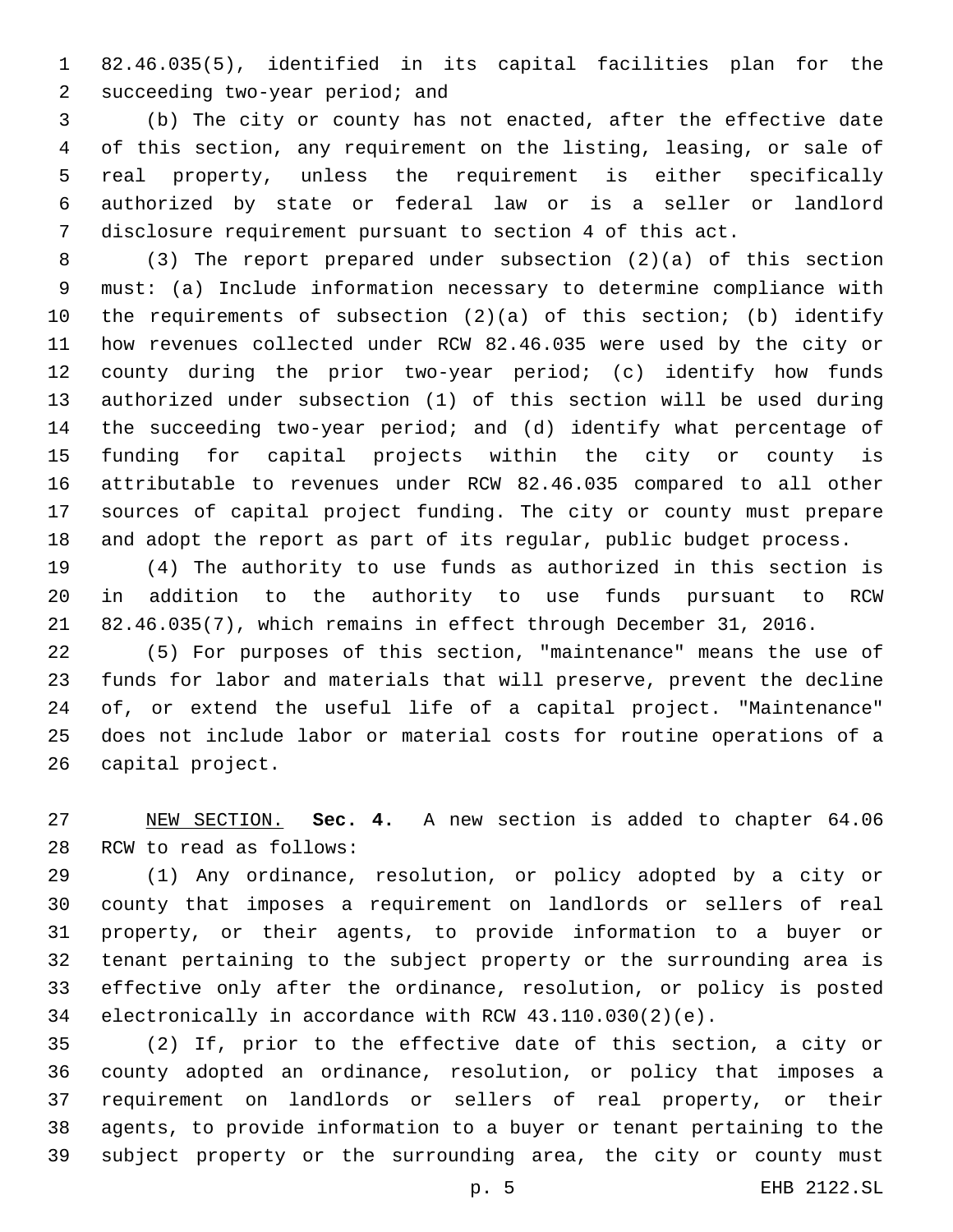cause the ordinance, resolution, or policy to be posted electronically in accordance with RCW 43.110.030(2)(e) within ninety days of the effective date of this section, or the requirement shall 4 thereafter cease to be in effect.

 **Sec. 5.** RCW 43.110.030 and 2012 2nd sp.s. c 5 s 5 are each amended to read as follows:6

 (1) The department of commerce must contract for the provision of municipal research and services to cities, towns, and counties. Contracts for municipal research and services must be made with state agencies, educational institutions, or private consulting firms, that in the judgment of the department are qualified to provide such research and services. Contracts for staff support may be made with state agencies, educational institutions, or private consulting firms that in the judgment of the department are qualified to provide such 15 support.

(2) Municipal research and services consists of:

 (a) Studying and researching city, town, and county government 18 and issues relating to city, town, and county government;

 (b) Acquiring, preparing, and distributing publications related to city, town, and county government and issues relating to city, 21 town, and county government;

 (c) Providing educational conferences relating to city, town, and county government and issues relating to city, town, and county 24 government; ((and))

 (d) Furnishing legal, technical, consultative, and field services to cities, towns, and counties concerning planning, public health, utility services, fire protection, law enforcement, public works, and 28 other issues relating to city, town, and county government; and

 (e) Providing a list of all requirements imposed by all cities, towns, and counties on landlords or sellers of real property to provide information to a buyer or tenant pertaining to the subject 32 property or the surrounding area. The list must be posted in a 33 specific section on a web site maintained by the entity with which 34 the department of commerce contracts for the provision of municipal 35 research and services under this section, and must list by jurisdiction all applicable requirements. Cities, towns, and counties must provide information for posting on the web site in accordance 38 with section 4 of this act.